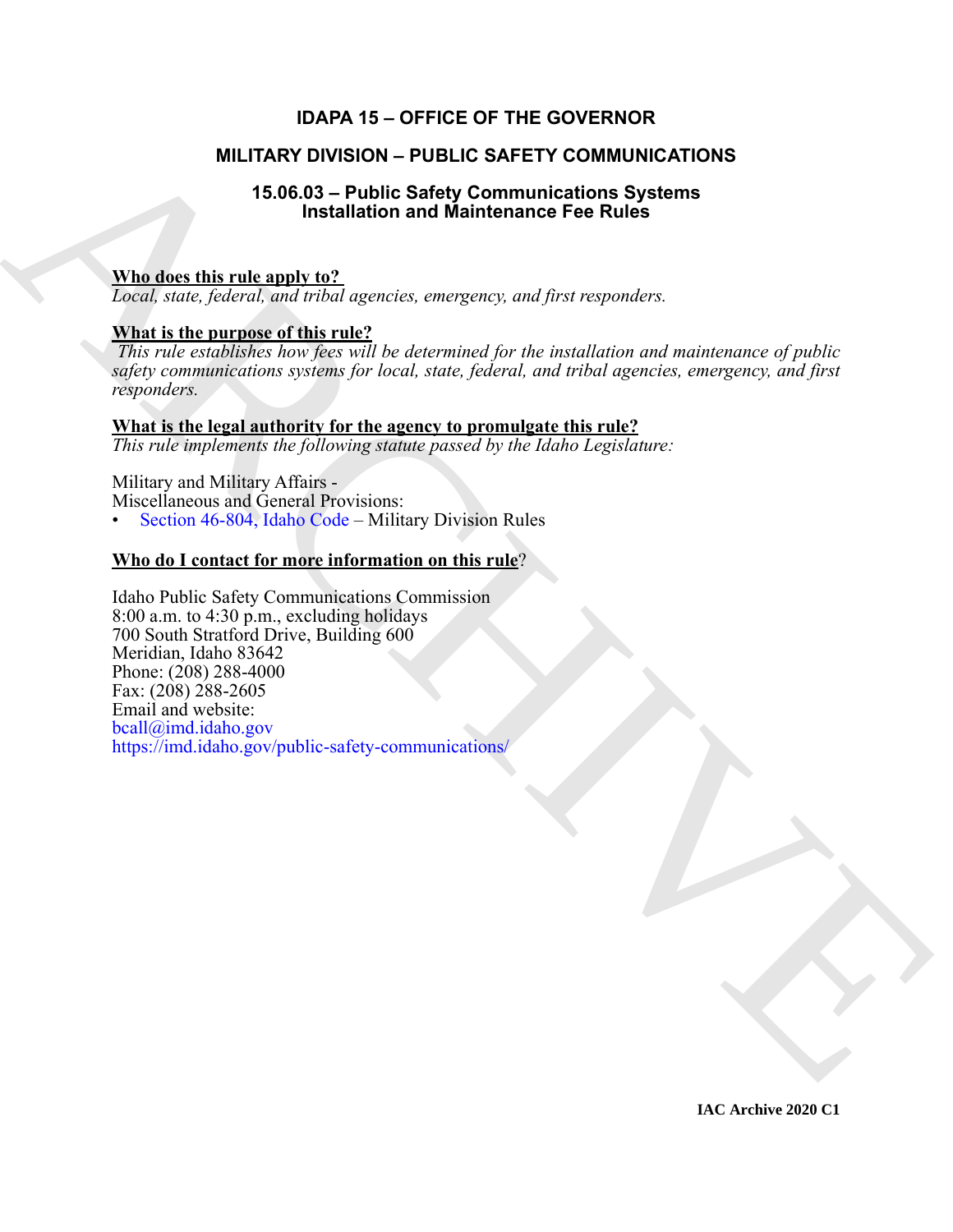# **Table of Contents**

## 15.06.03 - Public Safety Communications Systems<br>Installation and Maintenance Fee Rules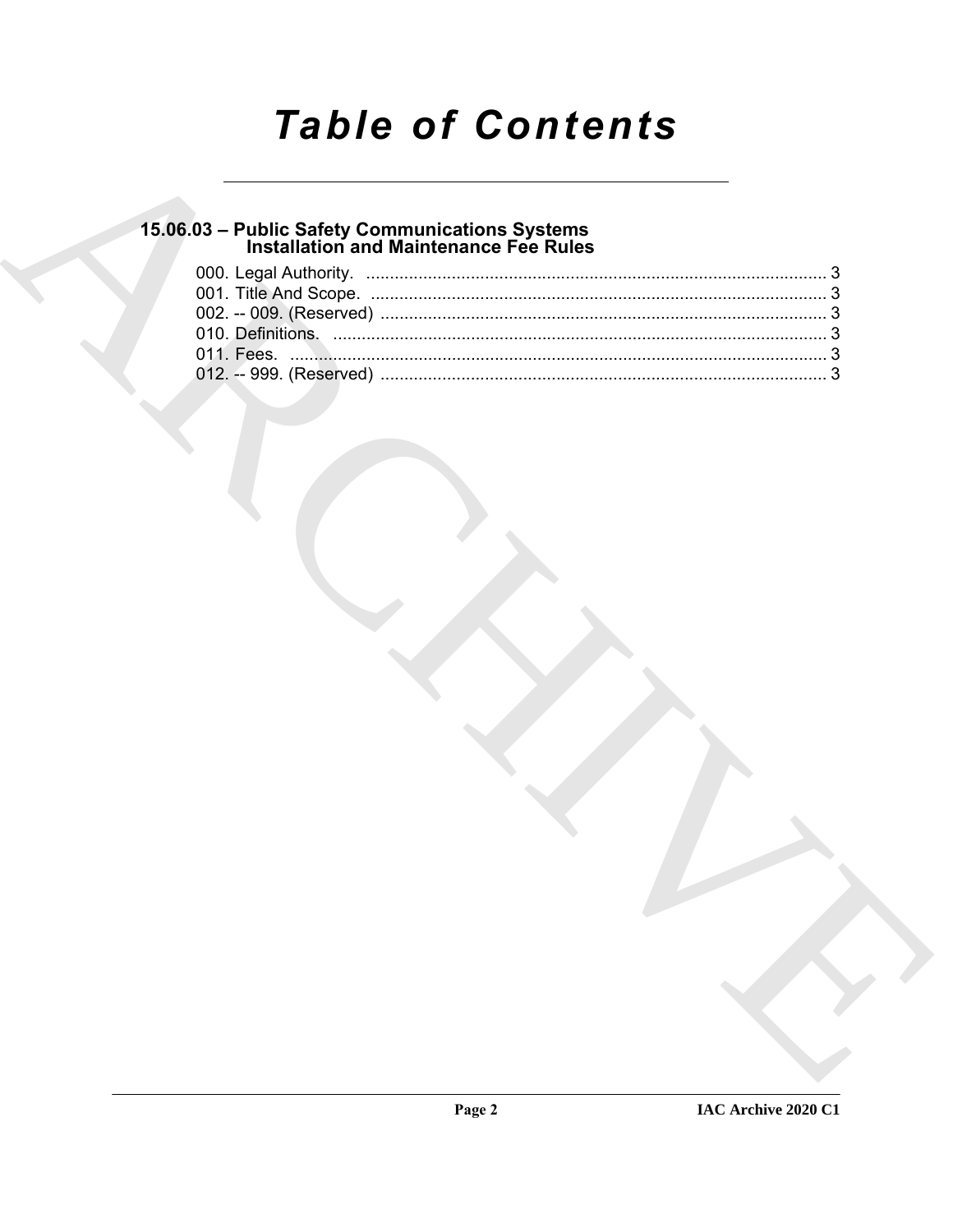#### **15.06.03 – PUBLIC SAFETY COMMUNICATIONS SYSTEMS INSTALLATION AND MAINTENANCE FEE RULES**

#### <span id="page-2-14"></span><span id="page-2-1"></span><span id="page-2-0"></span>**000. LEGAL AUTHORITY.**

This chapter is adopted under the authority of Section 46-804, Idaho Code. (3-20-20)T

#### <span id="page-2-15"></span><span id="page-2-2"></span>**001. TITLE AND SCOPE.**

**01.** Title. This chapter is titled IDAPA 15.06.03, "Public Safety Communications Systems Installation tenance Fee Rules." (3-20-20) and Maintenance Fee Rules."

**02. Scope**. These rules establish fees for the installation and maintenance of public safety communications systems for local, state, federal, and tribal agencies, emergency, and first responders. (3-20-20)T

<span id="page-2-3"></span>**002. -- 009. (RESERVED)**

#### <span id="page-2-7"></span><span id="page-2-4"></span>**010. DEFINITIONS.**

<span id="page-2-10"></span>**01. Public Safety Communications**. The ability to transmit voice, video and data sent electronically by means of radio, wireless, data, fiber, leased lines circuits, and digital transmission for emergency and first responders. (3-20-20)T

<span id="page-2-11"></span>**02. Public Safety Communications Systems**. Equipment used in providing interoperable means of communications between local, state, federal, and tribal agencies. These systems are designed to give emergency and first responders the ability to respond to normal and emergency situations and carry out normal and emergency operations in the protection of life, property and civil authority. (3-20-20) operations in the protection of life, property and civil authority.

<span id="page-2-8"></span>**03. Interoperable Communications**. The ability of emergency response officials to share information via voice and data signals on demand, in real time, when needed, and as authorized, and may include one (1) or more forms of wireless communications and microwave systems. (3-20-20)T

<span id="page-2-12"></span>**04. Wireless Communications**. Is the ability to transfer information over distance utilizing electromagnetic waves through space as the medium to send voice, video, data, and information. Wireless communications for interoperability specifically refers to the ability of emergency response officials to share information via voice and data signals on demand, in real time, when needed, and as authorized. (3-20-20)T

**a.** Radio Systems. These wireless systems are typically known as Land Mobile Radio. Land Mobile Radio Systems are the main wireless communications systems deployed by public safety communications for emergency and first responders. (3-20-20)T

**b.** Data Systems. These wireless systems are used to transmit data at rates typically from 1.2 kilobit up to approximately 1 megabit. These systems are used to send data and text messaging utilized by emergency and first responders. (3-20-20)T responders. (3-20-20)T

**c.** Video Systems. These wireless systems are used to transmit video and closed circuit television (cctv) for use by emergency and first responders. These systems also carry full motion video for broadcast use such as Idaho Public Television. (3-20-20)T

<span id="page-2-9"></span>**d.** Broadband Systems. These wireless systems are used to transmit voice, video, and data information in multiple applications. These systems can either be point-to-point links or point to multi-point systems deployed today by emergency and first responders. (3-20-20)T

ARCHIVE **05. Microwave Systems**. Equipment or apparatus that utilize electromagnetic wavelengths between 1 meter down to 1 millimeter with the equivalent operating frequency between 0.3 GHz and 300 GHz to transmit and receive information. These transmissions are sent on micro-wave links which is a communications system operating between 0.3 GHz – 300 GHz that use electromagnetic waves to send voice, video and data information over distances ranging from a few feet to several hundred miles. (3-20-20)T

#### <span id="page-2-13"></span><span id="page-2-5"></span>**011. FEES.**

All fees for or associated with fleet communication services or emergency communication services will be determined using the Idaho Military Division standard fee schedule or as negotiated or renewed. (3-20-20)T

#### <span id="page-2-6"></span>**012. -- 999. (RESERVED)**